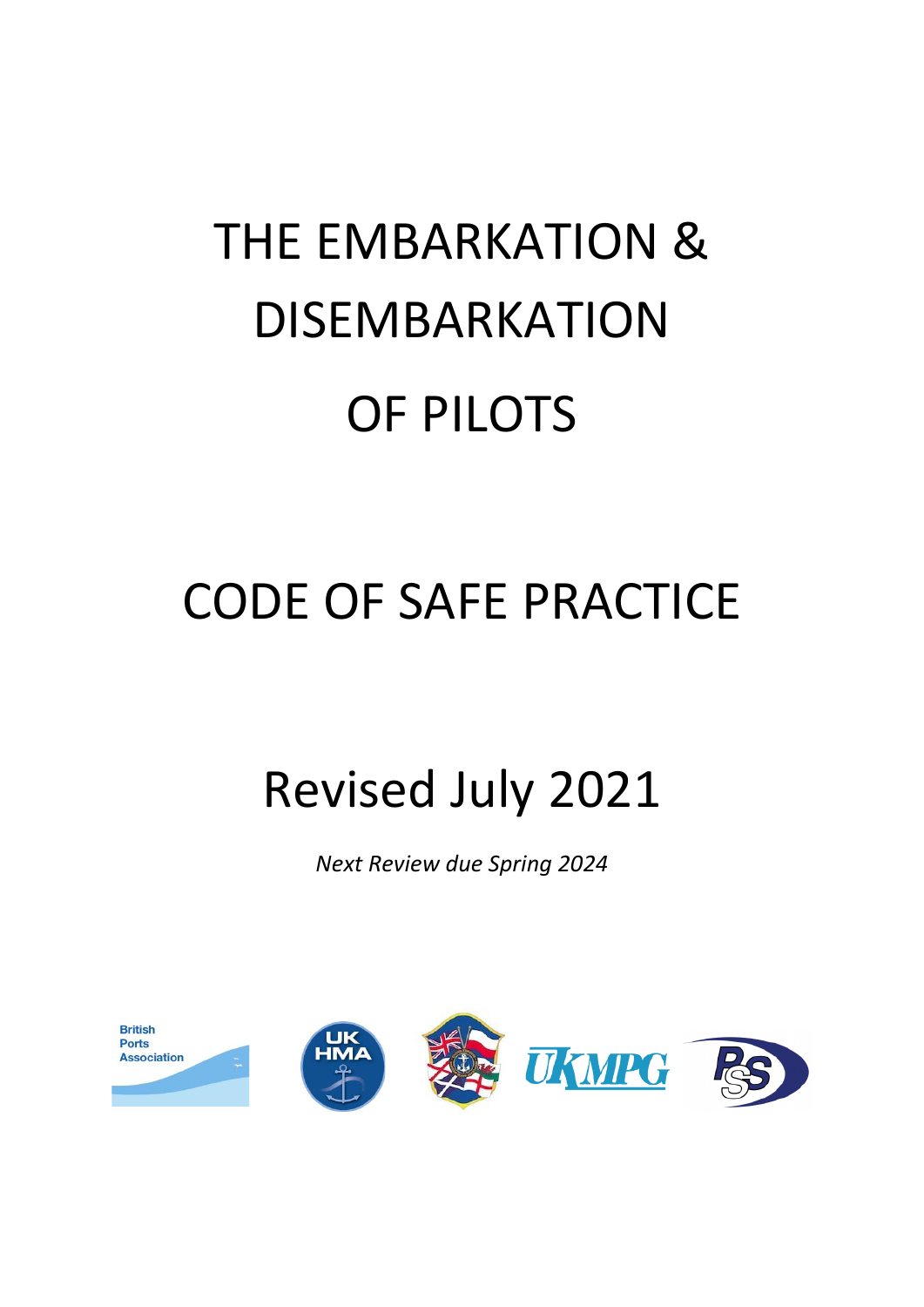## **Contents**

| 9. REPORTING OF DEFECTIVE OR NON-COMPLIANT PILOT        |  |  |
|---------------------------------------------------------|--|--|
|                                                         |  |  |
|                                                         |  |  |
|                                                         |  |  |
|                                                         |  |  |
|                                                         |  |  |
| 14. TRAINING FOR PILOT BOAT OPERATIONS AND RETRIEVAL OF |  |  |
|                                                         |  |  |
| 15. TRANSFER OPERATIONS INVOLVING NON-REGULAR SHIPS  15 |  |  |
|                                                         |  |  |
|                                                         |  |  |
|                                                         |  |  |
|                                                         |  |  |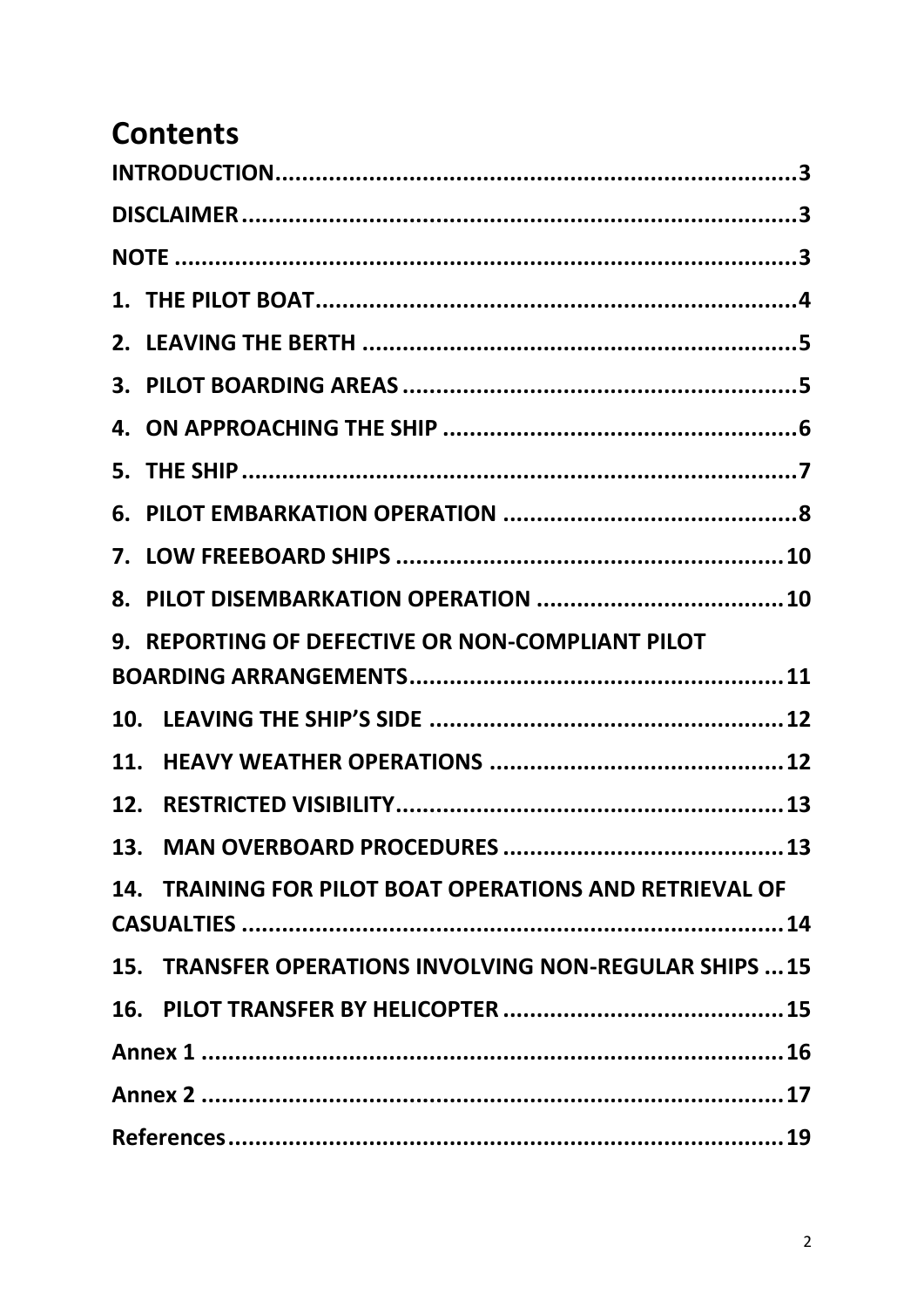#### <span id="page-2-0"></span>**INTRODUCTION**

This code is designed to assist Competent Harbour Authority (CHA's) and pilot organisations, to establish safe operating procedures for all pilot boarding and landing operations, derived by risk assessment.

This 2021 revised edition of the Code of Safe Practice for the Embarkation and Disembarkation of Pilots is considered to be essential reading for all those involved in the Pilotage Service.

The transfer of a Pilot between pilot boat and ship presents significant risks that need to be carefully managed. This Code gives guidance to improve the control of these risks.

This version of the Code has been prepared jointly by the United Kingdom Maritime Pilots Association (UKMPA) Technical and Training Committee, the UK Harbour Masters' Association (UKHMA), Port Skills and Safety and the BPA/UKMPG Marine Pilotage Working Group.

The Code recognises IMO conventions, SOLAS regulations and United Kingdom legislation and has been linked in the Port Marine Safety Code, Guide to Good Practice. A list of relevant documents is included at the back of the Code, along with further information on Personal Protective Equipment (PPE) which gives guidance on correct use and self-checksto be carried out on lifejackets and lifesaving equipment.

The Code acts as a guide to safe practice for all those involved in all Pilot transfer operations. It not only covers the act of transfer from pilot boat to ship and vice versa but also addresses issues such as the pilot boat itself, boarding and landing areas, training and use of PPE.

**July 2021**

#### <span id="page-2-1"></span>**DISCLAIMER**

This guidance has been produced jointly by the British Ports Association, the United Kingdom Maritime Pilots Association, the UK Harbour Masters' Association, the UK Major Ports Group, and Port Skills and Safety ("the Five Associations") to assist CHAs and pilot organisations in establishing safe operating procedures for pilot boarding and landing operations and while reasonable care has been taken by the Five Associations in its production the Five Associations do not accept any responsibility or liability (individually or jointly) for any action taken or not taken in reliance on the guidance or for the use of the guidance by any person. The Five Associations shall not be liable to any person for any loss or damage howsoever arising from the use of this guidance. This disclaimer is not intended to limit or exclude liability for death or personal injury caused by negligence on the part of the Five Associations or any matter that it would be unlawful for the Five Associations to exclude or limit liability.

#### <span id="page-2-2"></span>**NOTE**

Regulations, instruments, and guidance referred to in this document are correct at the time of publishing. However, such material may be amended from time to time and the reader should always seek the current version.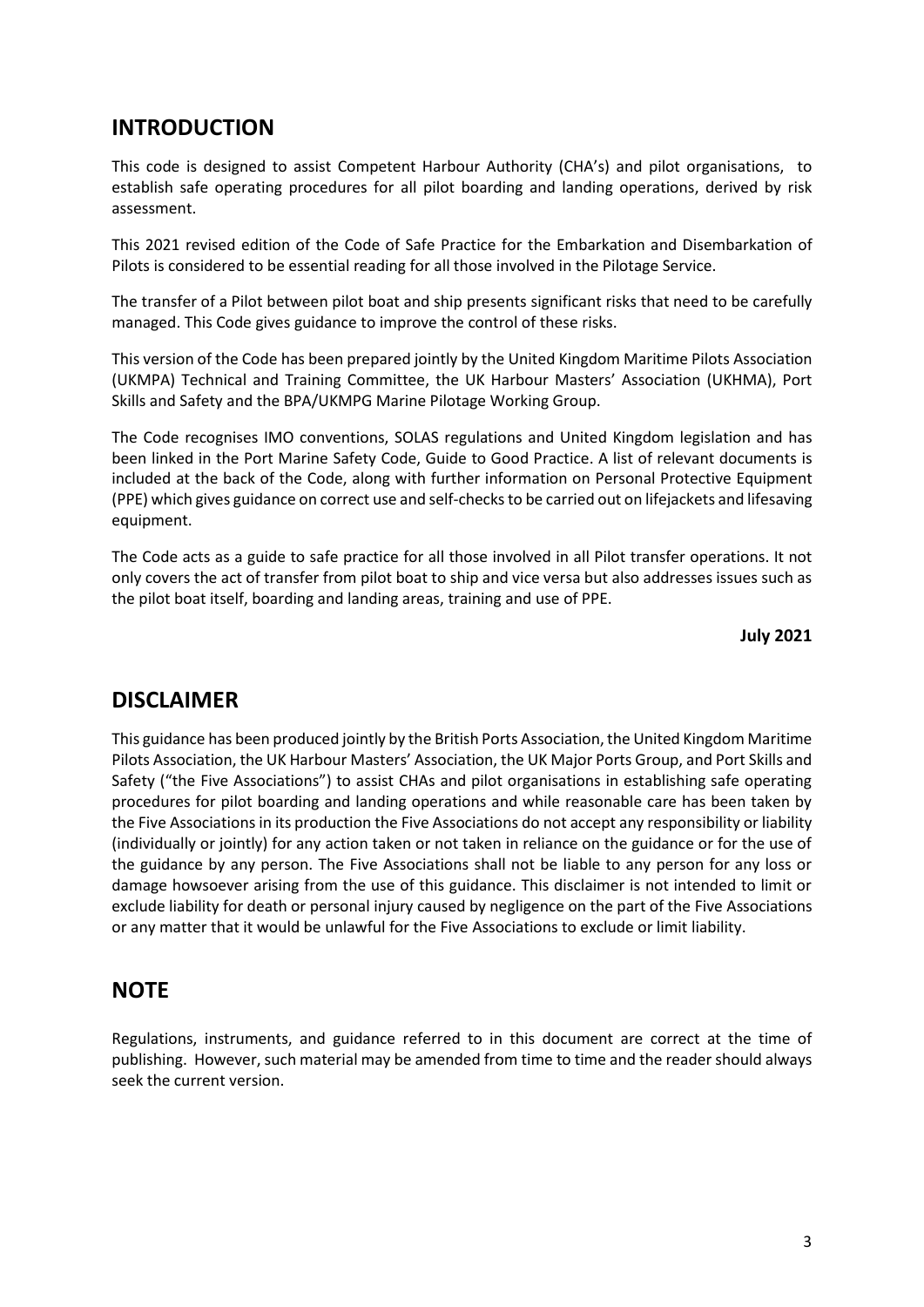#### <span id="page-3-0"></span>**1. THE PILOT BOAT**

- 1.1 The Competent Harbour Authority (CHA) must ensure that the pilot boat/boats in their service meet the relevant requirements of:
	- a. Merchant Shipping (Small Workboats and Pilot Boats Regulations 1998 (SI 1998 No. 1609), as amended
	- b. The Small Commercial Vessel Code Maritime & Coastguard Agency (MCA)
	- c. Small Vessels in Commercial Use for Sport or Pleasure, Workboats and Pilot Boats
	- d. Alternative Construction Standards (SCV Code) Marine Guidance Note (MGN) 280(M)
	- e. Manning of Pilot Boats MGN 50(M)
	- f. The Port Marine Safety Code
	- g. The Guide to Good Practice on Port Marine Operations
	- h. A Small Workboat engaged as a pilot boat from time to time, should comply with the Workboat Code as it applies to its duties as a Small Workboat and, in addition, comply with the requirements for a dedicated pilot boat for which the vessel's workboat certificate should be appropriately endorsed.
- 1.2 All Pilots and pilot boat crew should receive initial training and familiarisation with regard to the position, stowage and operation of all safety equipment aboard each pilot boat they use, as per the vessel safety plan, which is recommended to be used.
- 1.3 Prior to leaving the berth, and at least once per watch, the pilot boat coxswain should ensure that their boats are in all respects ready for sea. All openings e.g. hatches, access to belowdeck spaces and the engine rooms should be closed when underway at sea.
- 1.4 Prior to leaving a berth, the coxswain and crew should familiarise themselves with the position and stowage of the safety equipment fitted to that particular pilot boat.
- 1.5 On joining in harbour or at sea, the Pilots should familiarise themselves with the position and stowage of the safety equipment fitted to that pilot boat.
- 1.6 Where reasonably practicable, arrangements should be made for the mooring ropes of pilot boats to remain at the berth when the boat is at sea. Any additional ropes, not left ashore, should be properly stowed in a safe location.
- 1.7 The decks of the pilot boat should be clear of all unnecessary obstructions allowing clear passage and movement for the Pilot and crew. Where deck lighting is fitted, it should be tested in accordance with the CHA's procedures.
- 1.8 An up-to-date and accurate log should be maintained on board each pilot boat. Entries should include details of all periodic safety and equipment checks, drills and defects.
- 1.9 Pilots should not hinder the coxswain in the navigation of the pilot boat, for example by impeding their view of the radar, AIS<sub>7</sub> and/or the use of the pilot boat's VHF. This is particularly important in conditions of reduced visibility.
- 1.10 When circumstances require, coxswains should not hesitate to ask the Pilot for advice or for assistance in order to reduce their operational workload.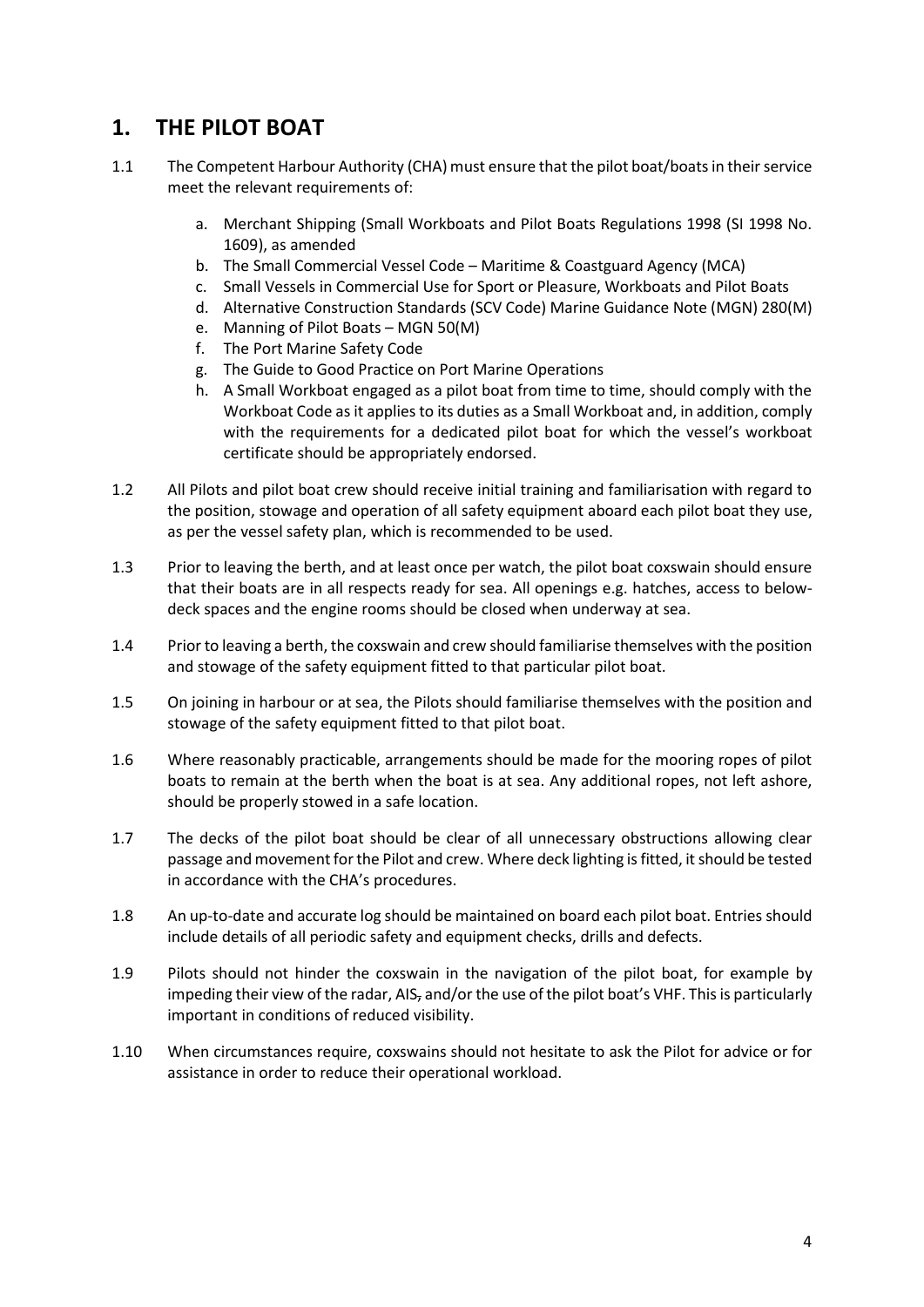#### <span id="page-4-0"></span>**2. LEAVING THE BERTH**

- 2.1 The pilot boat should not leave a berth unless it is, in all respects, ready for sea.
- 2.2 The pilot boat should be manned in compliance with MGN 50 (M).
- 2.3 The pilot boat should not operate outside the terms of its MCA Pilot Boat Certificate, (PB1), which should be clearly displayed on board.
- 2.4 CHA's should have procedures in place, to ensure that at any time, the location and numbers of persons on board the pilot boat are known.
- 2.5 Where reasonably practicable, the position of the Pilot boat should be monitored from ashore. This is especially important in heavy weather and restricted visibility (see sections 11 and 12).
- 2.6 Pilots should be made aware of the potential dangers associated with wearing auto inflating lifejackets within the pilot boat and the associated difficulties that would arise in a capsize / flooding situation

See Annex 2.

#### <span id="page-4-1"></span>**3. PILOT BOARDING AREAS**

- 3.1 CHAs have a responsibility to identify and evaluate areas for the safe boarding and landing of Pilots. The following should include, but not be limited to:
	- a) Sea Room for the manoeuvre
	- b) Depth of water
	- c) Shelter
	- d) Seabed gradient
	- e) Traffic and communication
	- f) Proximity of traffic and potential wash
- 3.2 Charted boarding locations provide general guidance for arriving vessels and may be varied as required in order to provide the safest place for a Pilot transfer in the prevailing conditions.
- 3.3 Dynamic and formal risk assessments should be undertaken to identify environmental limits of boarding and landing operations. A framework of safe operational limits may be published, to enable operational staff and port stakeholders, to be aware of weather conditions likely to delay or suspend pilot transfer operations.

In assessing such a framework, where established, consideration should be given to

- a) Wind speed and direction anemometers
- b) Wave rider buoys or equivalent, to determine wave height
- c) Local meteorological forecasting services or apps
- d) Record keeping of weather conditions, by boat crews.

In marginal conditions the pilot boat crew, in conjunction with the Pilot, should make a dynamic assessment of the conditions at the boarding area, before confirming it is safe to commence or continue boarding and landing operations.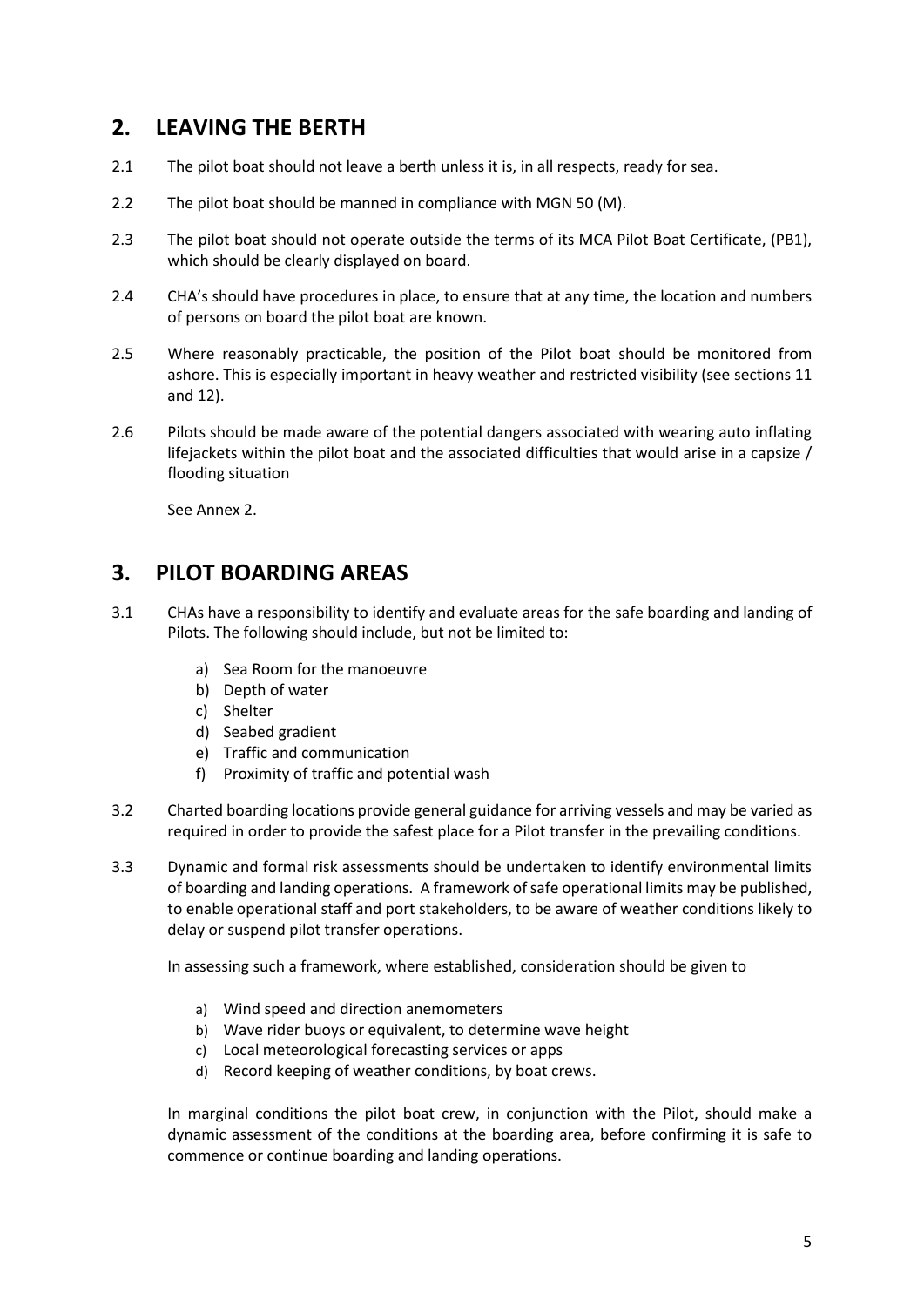#### <span id="page-5-0"></span>**4. ON APPROACHING THE SHIP**

- 4.1 CHAs should establish reporting procedures, whereby VHF radio contact is established between the pilot boat and ship (or VTS as appropriate) on the specified channel published in the Sailing Directions.
- 4.2 The coxswain of the pilot boat should establish the position of the ship to be served and where there is more than one ship in the vicinity, should establish the relative positions and expected movement of all vessels in the area.
- 4.3 Before a pilot transfer operation and after consultation with the Pilot involved, the pilot boat coxswain, or VTS should advise the ship to be served:
	- a) Advise VTS or onshore monitoring site as to the intended boarding/landing plan when on station.
	- b) The side for the pilot ladder and height above the water
	- c) Type of ladder, appropriate to the freeboard
	- d) Recommended course and speed to provide an appropriate lee. Particular care and attention should be paid in recommending a course and speed that avoids the pilot boat boarding in following sea and swell with the potential to broach.
	- e) Sequence number where more than one ship is to be served
	- f) When transferring more than one Pilot, the total number to be communicated between ship and pilot boat.
	- g) Any additional requirements, such as heaving lines or removal of man ropes
	- h) Masters should be asked to confirm that the pilot ladder is rigged in accordance with current IMO regulations; Convention for Safety of Life at Sea (SOLAS) Regulation V/23 and IMO resolution A 1045 (27) as amended.
	- i) The assisting pilot boat deck hand should visually inspect the condition of the ship's boarding arrangements including if it is safe to do so, placing weight onto the bottom of the ladder (while hooked on)
	- j) For ships with a freeboard of more than 9m, when no side door is available a combination arrangement is required.
	- k) The traffic in the vicinity and risks associated with interaction with these vessels should be considered.

The Pilot should ascertain that the embarkation area on the ship is free from obstructions, the coxswain should establish this when speaking to the vessel. This should apply even if a ladder is not required.

- 4.4 On approaching a ship from a near head-on position on the same side as the pilot ladder is rigged, care must be taken to ensure the wash created by the pilot boat does not interfere with the safe boarding or landing operation. This may require the pilot boat to remain clear of the pilot ladder until the wash created has cleared down the ship's side. Consideration should be given to passing down the opposite side and approaching the ladder from aft, in order to minimise the effect of the pilot boat's own wash on the transfer operation.
- 4.5 Particular caution should be taken when serving a ship at anchor, which is unable to manoeuvre to make a lee, particularly at slack water. The ship may need to be underway and making sufficient way so that the pilot boat can maintain position alongside the vessel before a Pilot transfer operation.
- 4.6 During the approach to the ship, both the Pilot and assisting deck hand should remain in the wheelhouse of the pilot boat until it is settled at reduced speed, in the lee of the vessel.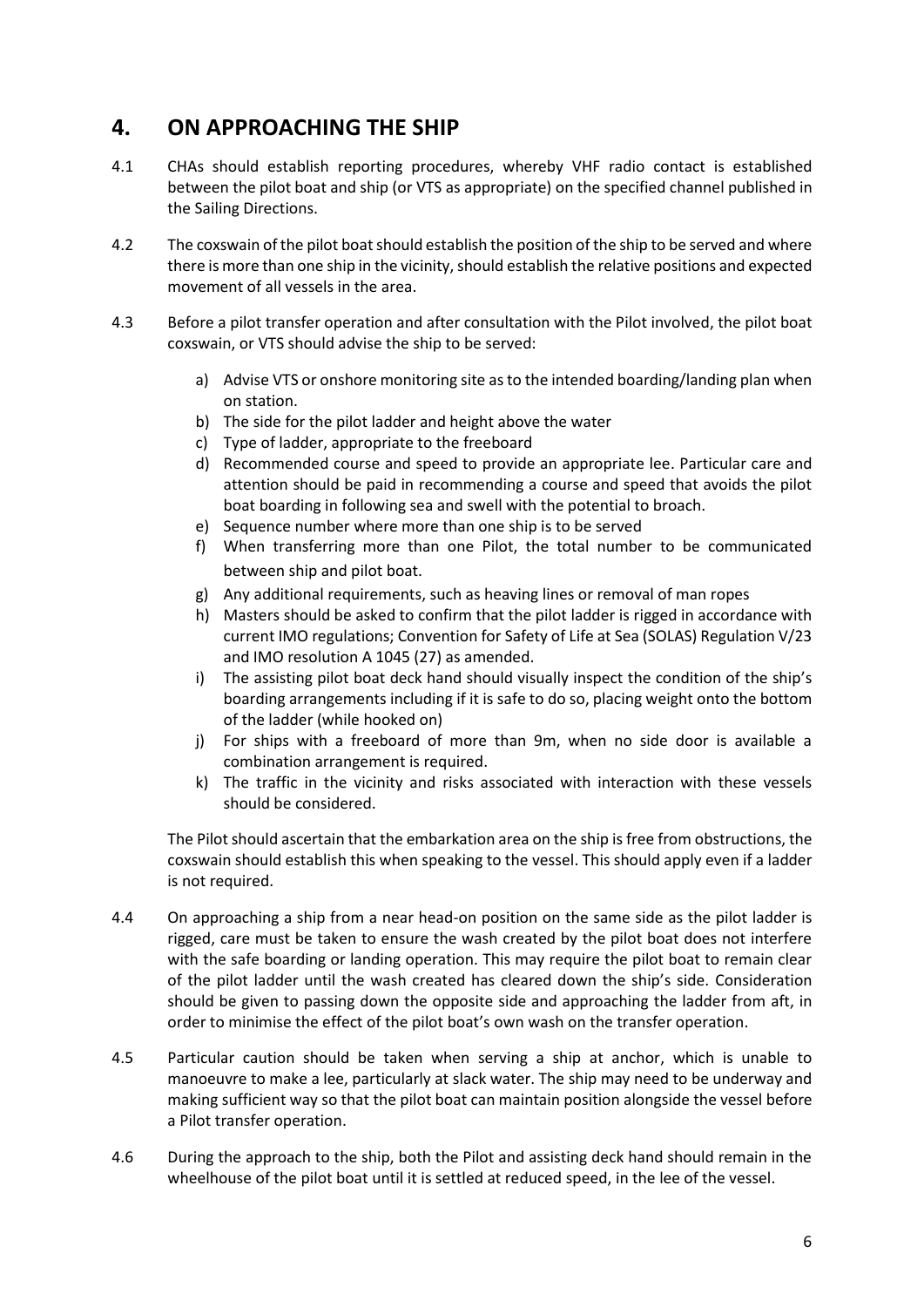- 4.7 At night the pilot boat deck should be illuminated before anyone goes on deck.
- 4.8 At night, during the final approach, the pilot boat searchlight should be turned on to assess the sea conditions, illuminate the pilot ladder and the foredeck of the pilot boat. Care must be taken not to dazzle personnel on deck, or adversely affect the night vision of persons on the bridge, or on the deck of the ship to be served.
- 4.9 The decision to place the pilot boat alongside the vessel to be served should ultimately be the responsibility of the coxswain. The Coxswain should take into consideration factors including but not limited to: adverse weather conditions, traffic density, any vessel obstructions or side overhangs, or wash when assessing the risk to personnel and/or the launch by coming alongside.
- 4.10 If there is any doubt at any time about the condition or compliance of the ladder arrangement in accordance with SOLAS requirements or safety of the transfer operation, the Pilot should not board or land.
- 4.11 All non-compliant or (potentially) unsafe ladders and boarding arrangements and any nearmiss incident associated with the transfer operation, must be reported to the CHA and MCA as soon as it is safe to do so (see section 9).
- 4.12 Whilst undertaking the transfer operation, the pilot boat radar should be placed in standby mode, unless due to the prevailing conditions it would impact the navigational and situational awareness (see section 12.3 regarding restricted visibility).
- 4.13 During restricted visibility, it is recommended that whenever possible, a ship to be served is approached around its stern and not across the bow. CHAs should ensure that coxswains are fully familiar with the requirements of the collision regulations governing navigation in restricted visibility.

#### <span id="page-6-0"></span>**5. THE SHIP**

- 5.1 Ships have a duty to rig their pilot ladders in accordance with The International Convention for Safety of Life at Sea (SOLAS) Regulation V/23 and IMO resolution A 1045(27) as amended. A copy of the poster showing IMO requirements and IMPA recommendations – "Required Boarding Arrangements for PILOT" is included in Annex 1 to this Code. Local requirements relating to the ship's side required and height above the water should be passed via radio prior to the ship's arrival.
- 5.2 Pilot transfer operations should not be undertaken on ships that do not fully comply with transfer arrangements as referred to in section 5.1 above. It is the responsibility of the vessel to ensure a safe working environment is provided for the Pilot once embarked.
- 5.3 The pilot ladder should be rigged and secured at the appropriate pilot boarding position on the ship's side or at the side door if fitted. This should be as near amidships as possible and on the parallel body of the ship, clear of all discharges.
- 5.4 In order to allow the ladder to sit flush against the ship's side a list should be avoided. If a list cannot be avoided, the ladder should be rigged on the side which will allow it to remain flush against the side of the ship.
- 5.5 During Pilot transfer, the responsible officer, should be in direct contact with the bridge. This should normally be by radio.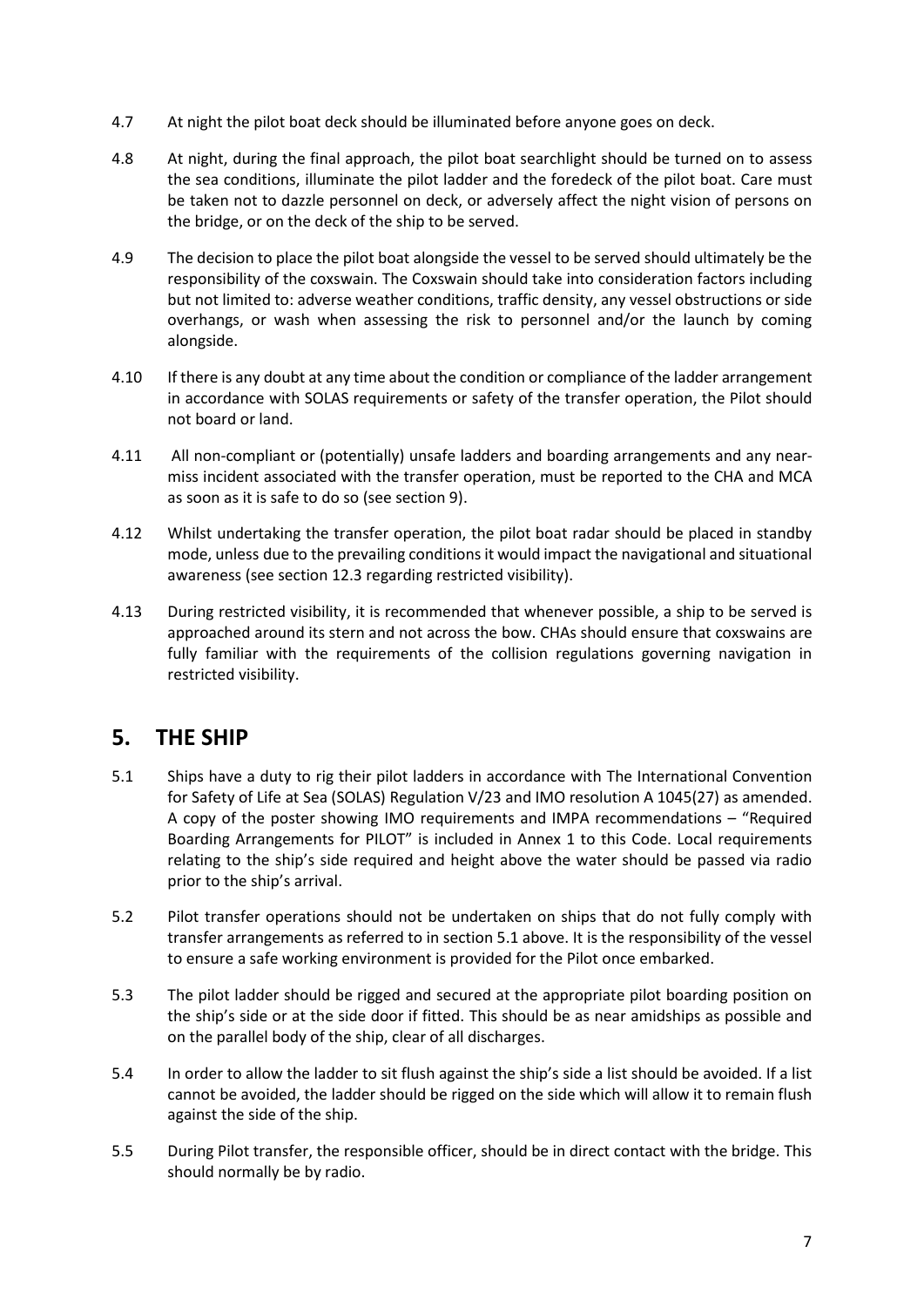- 5.6 During the transfer, the ship should maintain adequate steerage at the speed requested by the pilot boat coxswain. Turning propellers are a potentially life-threatening hazard to persons involved in transfer operations.
- 5.7 During a Pilot transfer operation, a ship should not be stopped in the water, or its engines put astern, except in an emergency or when requested by the pilot boat coxswain.
- 5.8 When transferring a pilot with a combination arrangement, the accommodation ladder must always lead aft.
- 5.9 The accommodation ladder must be rigged at a height to allow the pilot boat to lie alongside the pilot ladder section, with sufficient allowance for swell, such that no part of the pilot boat can contact the accommodation ladder. The lower platform of the accommodation ladder shall be a minimum of 5 metres above sea level.
- 5.10 When using a combination arrangement, the accommodation ladder should be secured to the ship's side. The pilot ladder must be firmly attached to the ship's side 1.5m above the accommodation platform. It is the vessel's responsibility to ensure that the means of securing the ladder is suitable and fit for purpose.

#### <span id="page-7-0"></span>**6. PILOT EMBARKATION OPERATION**

6.1 The decision to put a pilot boat alongside a ship is the responsibility of the pilot boat coxswain (see section 4.9).

 In all cases, the decision to board the ship is the responsibility of the Pilot involved. In making the decision, the pilot should take into consideration factors including but not limited to:

- a) Environmental conditions,
- b) Physical capabilities of the Pilot
- c) Suitability of boarding arrangements
- d) Conduct and condition of the vessel
- 6.2 When on deck both the deckhand and the Pilot must wear appropriate PPE as required and approved by the CHA and worn in accordance with manufacturer's instructions.
- 6.3 It is strongly recommended that whilst on deck the deckhand is secured to the pilot boat by an approved method, that does not restrict their freedom of movement. This should also be made available to the Pilot.
- 6.4 Provided that the ladder has been rigged at the correct height, the deckhand should proceed forward, using the safest route (normally the outboard side). Some CHAs have a practice of requiring the lower steps of the ladder to be brought on board the pilot boat to avoid the risk of the ladder becoming strained should the boat pin it to the ship's side. This practice is not without risk and is not practised universally. CHAs should undertake their own risk assessments and decide upon their own control measures to deal with this risk.
- 6.5 In considering the safest route from cabin to the ladder, the following should be taken into account:
	- a) The width of the deck.
	- b) The location and usability of the safety rail.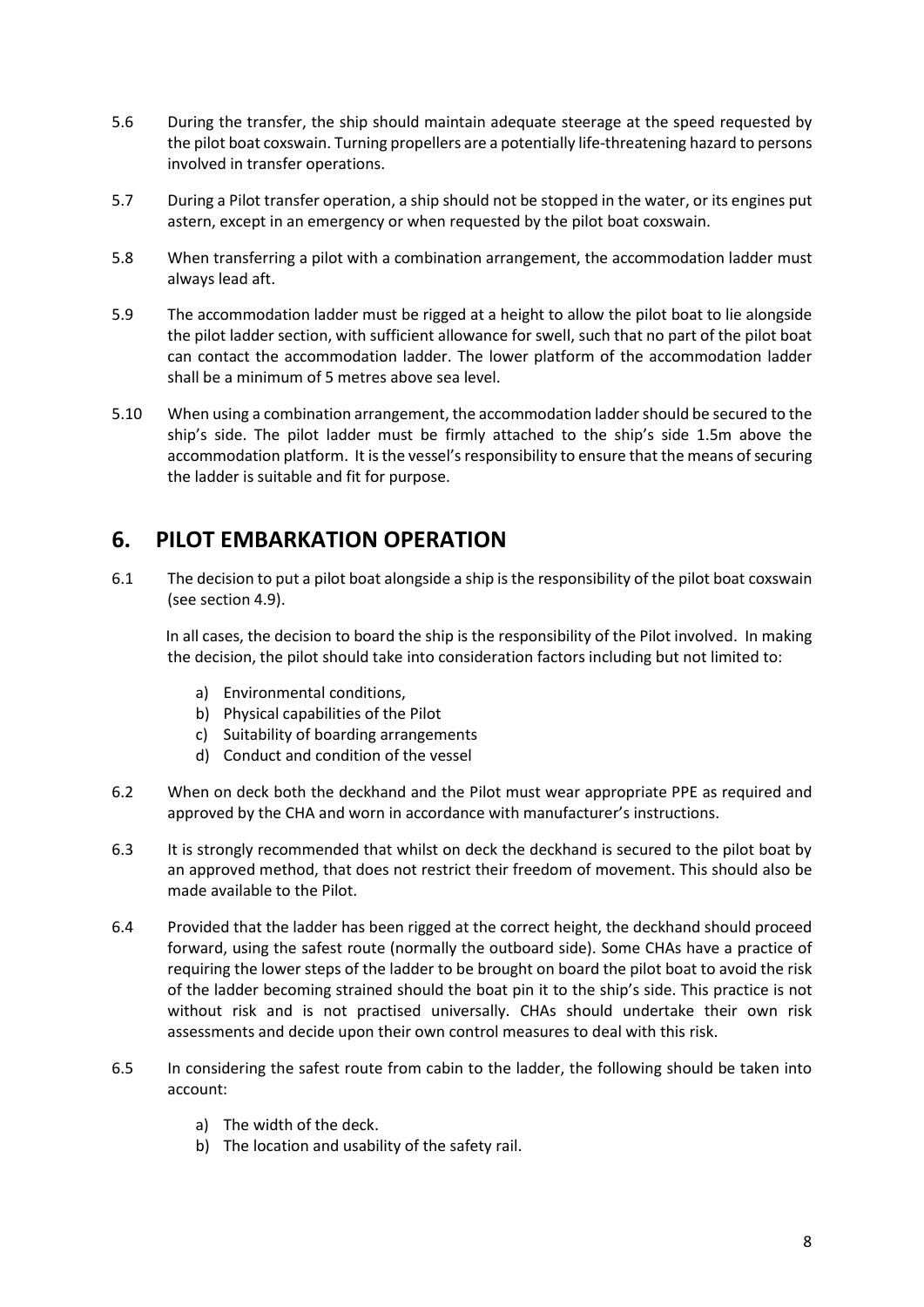- c) If the inboard route is taken, the likelihood of the boat rolling against the side of the ship, restricting the area between the deckhouse of the pilot boat and the flat of the ship side. The safest route is to use the outboard side of the pilot boat unless specific port risk assessments can safely mitigate the inboard route due to vessel design.
- d) The exposure to the elements especially when a good lee is not possible, or there is passing traffic if the outside route is used.
- e) The heel of the pilot boat during transfer.
- f) The proposed transfer location on the side deck.
- g) The ability of the coxswain to view the transfer operation.
- 6.6 When a retrieval line is considered necessary to ensure the safe rigging of a pilot ladder, the line should be fastened at or above the last spreader step and should lead forward. The retrieval line should not hinder the Pilot nor obstruct the safe approach of the pilot boat.
- 6.7 Where the ladder's height needs adjusting, the coxswain should inform the ship. The Pilot and deckhand should be recalled to the wheelhouse whilst the ladder is being adjusted. The transfer should not be resumed until receiving confirmation the ladder is secure at the correct height.
- 6.8 In adverse weather conditions the risk associated with boarding operations are heightened.
- 6.9 Neither the Pilot nor the deckhand should proceed from the cabin until the pilot boat is in the lee of the ship and the decision to proceed with the transfer has been made by the coxswain.
- 6.10 Before stepping on the ladder, the Pilot should establish that it is properly secured in accordance with SOLAS Regulation V/23 and IMO Res 1045 (27) as amended, by communication with the officer at the top of the ladder. If the top of the pilot ladder is unattended, the Pilot should not attempt to embark.
- 6.11 The timing of stepping from the pilot boat to the ladder requires the use of proven techniques, e.g. using the top of the wave to step onto the ladder and the roll of the ship to aid the ascent. If conditions are such, that in the opinion of the Pilot a safe transfer cannot be made, then the attempt should be abandoned.
- 6.12 A clear decision whether the pilot boat should remain alongside or not during the transfer should be made between Pilot and coxswain prior to the Pilot leaving the cabin. Taking into account:
	- a) The height of climb
	- b) The pilot ladder arrangement
	- c) Prevailing environmental conditions.

If, under these circumstances, the pilot boat leaves the ship's side particular care must be made not to foul the ladder.

- 6.13 When the Pilot has a reasonably short climb, it may be appropriate for the pilot boat to remain alongside until the climb is completed, to ensure the pilot boat does not foul the ladder when leaving the ship's side.
- 6.14 Nothing should be worn over PPE that might interfere with its normal operation at any time. Please refer to Annex 2.5 for details of why this is not recommended. If the Pilot has a bag, a heaving line should be used to lift it onto the ship, after the Pilot is clear of the ladder. The ship should be informed in advance.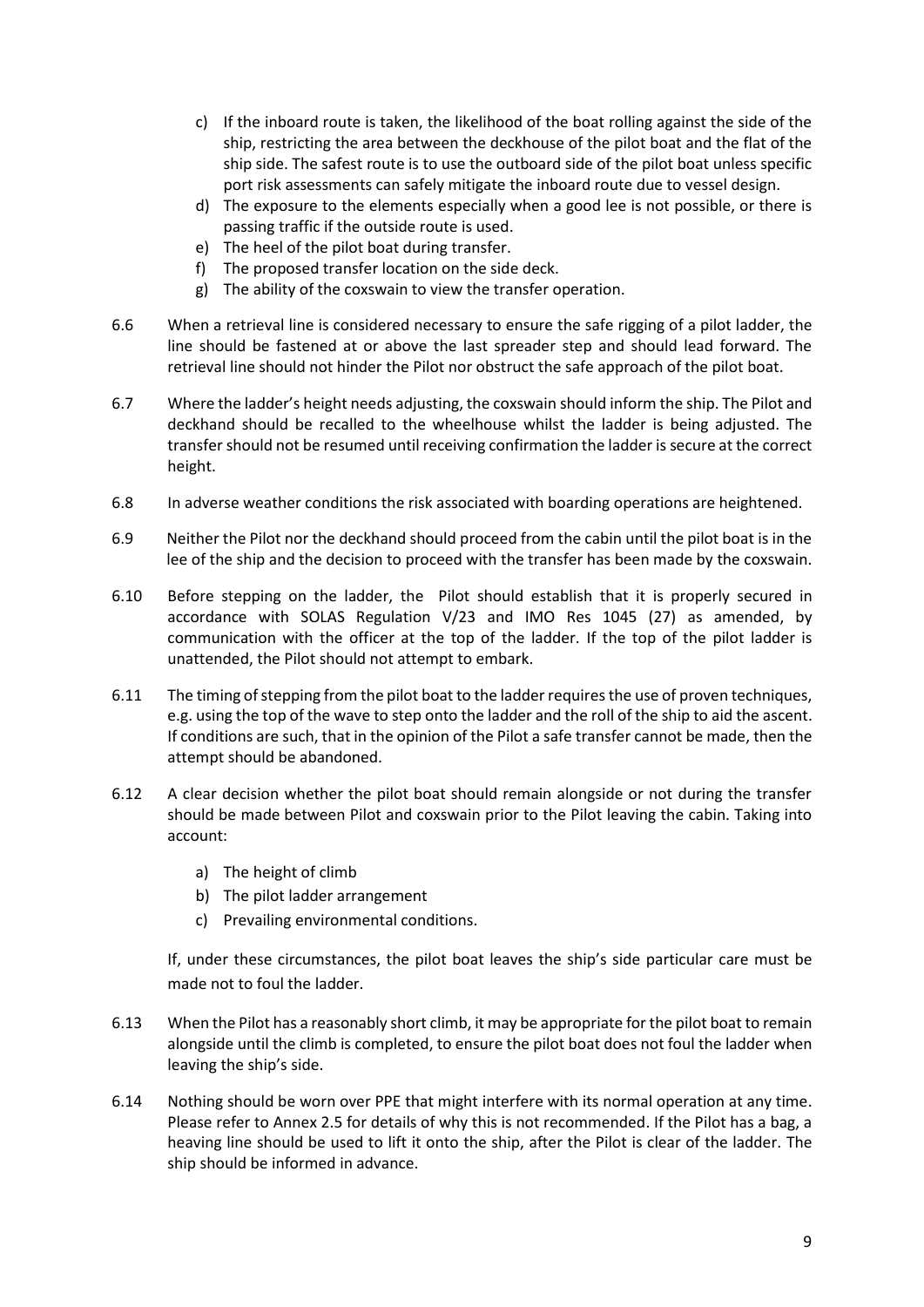6.15 The use of man ropes to assist the Pilot is the personal choice of the Pilot involved and should be provided or removed as required. This information should be passed to the ship at the earliest opportunity, to allow time for rigging or removal.

#### <span id="page-9-0"></span>**7. LOW FREEBOARD SHIPS**

7.1 When the ship to be served has a freeboard near to, or less than, that of the pilot boat particular caution should be taken as these transfers can be amongst the most hazardous.

In these circumstances, there may be insufficient parallel body for the pilot boat to work against. Such situations can be worsened further if both the ship and the pilot boat are rolling or pitching. The potential for damage to the pilot boat or injury to Pilot and deck crew is increased. There is also an added possibility that the pilot boat may become hung up on the ship's side.

- 7.2 Before the transfer takes place, the coxswain and Pilot must be satisfied that the pilot boat is sufficiently stable alongside the ship for the transfer operation to be safely completed.
- 7.3 The Pilot should not stand outside the rail of the ship waiting for an opportunity to transfer.

 A side gate entrance should only be used if the gap between the stanchions is 700mm to 800mm, in accordance with SOLAS regulations.

- 7.4 When making the decision to transfer, the Pilot should give consideration to factors including but not limited to:
	- a) The availability of suitable handholds or stanchions at deck level.
	- b) The time taken to affect the transfer, particularly in adverse weather.
	- c) The deck condition including if the deck is awash.
	- d) Vessel fendering.
	- e) Interaction between the pilot boat and ship.
	- f) The physical capability of the Pilot.

#### <span id="page-9-1"></span>**8. PILOT DISEMBARKATION OPERATION**

- 8.1 As with embarkation, communication should be established between the ship and the pilot boat and the transfer arrangements confirmed in advance. The decision to disembark from a ship to the pilot boat rests entirely with the Pilot involved.
- 8.2 Before leaving the bridge, the Pilot should inform the master of:
	- a) Anticipated movements of any surrounding ships.
	- b) VHF channels to monitor and reporting points.
	- c) Heading and speed requirement for the Pilot transfer.
	- d) The presence of navigational dangers, tidal height and flow.
	- e) Any advice on the passage plan to be used post Pilot transfer.
	- f) The anticipated helm or engine movements required to facilitate transfer.
	- g) VHF channels for communication with pilot boat.
	- h) Any adjustments to the pilot ladder required by pilot launch.
- 8.3 On arrival at the pilot ladder area the Pilot should check the condition and security of the pilot ladder both visually and from the officer on station. Any non-compliance or (potentially)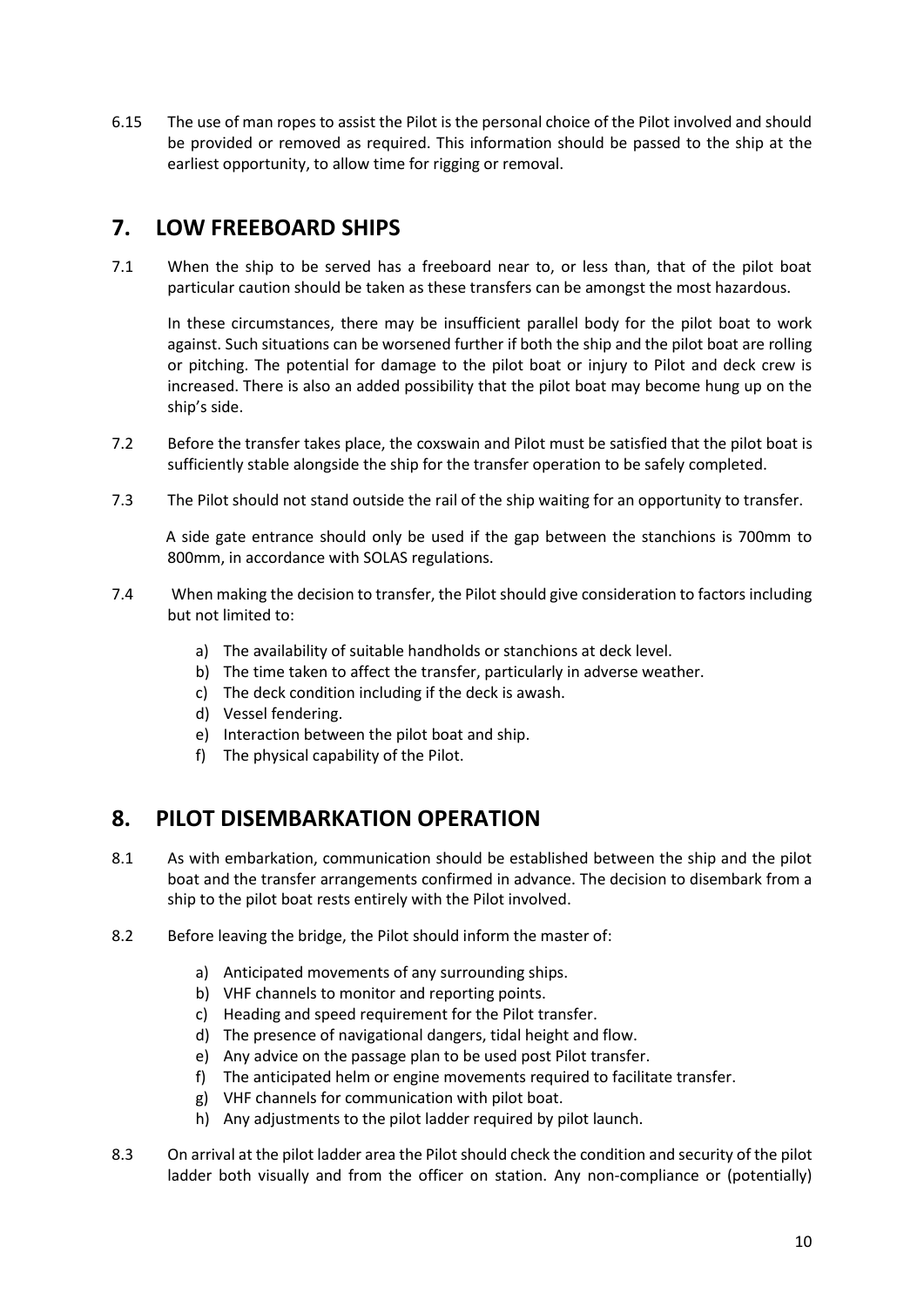unsafe arrangement should be reported to the CHA and MCA Marine Office immediately and the ladder must not be used until the non-compliance is rectified (see section 9). The Pilot should check their PPE is correctly donned. Any bag should be lowered to the Pilot boat by heaving line, once the Pilot is clear of the ladder, on the deck of the pilot boat. Refer to section 6.13.

- 8.4 The pilot boat deck hand should be at the bottom of the ladder to ensure that the ladder is rigged at the correct height and clear.
- 8.5 Before stepping onto the ladder, the Pilot should check that the pilot boat is lying alongside and has not fouled the pilot ladder.
- 8.6 During the descent the deckhand should advise the Pilot how many steps to go to the deck of the pilot boat. As the Pilot is stepping from the ladder the deck hand is to be on hand to provide a timely warning of danger and to give physical assistance to the Pilot if required.

In adverse weather the stepping off point may not be the lowest step, therefore clear communication between the deck hand and Pilot is essential.

- 8.7 It is strongly recommended that whilst on deck, the deck hand is secured to the pilot boat by an approved method which does not restrict their freedom of movement.
- 8.8 It is recommended that the Pilot make their way to the cabin followed by the deck hand. The deck hand may be required to receive the Pilot's bag or equipment. The return to the cabin should be made by the safest route, taking into consideration the points made in section 6.5.
- 8.9 Once clear of the ladder, the deck hand should check the decks are clear and safe before proceeding back to the cabin. The coxswain should not leave the lee of the ship until all personnel are safely in the cabin. Once clear of the ship, the coxswain should call the ship on VHF and inform them that the pilot boat is clear and that the ship can resume its passage.

### <span id="page-10-0"></span>**9. REPORTING OF DEFECTIVE OR NON-COMPLIANT PILOT BOARDING ARRANGEMENTS**

- 9.1 Responsibility for the safe transfer of pilots and marine personnel rests with each person involved in the activity to include pilots, pilot boat crew, master & crew, pilotage providers, CHA, vessel owner & operators as well as the person being transferred. All parties should be conversant with regulations and ensure safety is not compromised.
- 9.2 Issues with defective or non-compliant pilot boarding arrangements continue to be faced across the international port marine and pilotage industry. It is essential that deficiencies of defective or non-compliant pilot boarding arrangements are properly captured and reported to the Competent Harbour Authority, Maritime and Coastguard Agency, Marine Accident Investigation Branch and the ship concerned. The following provides some best practice on reporting:
	- a) **Pilots and Pilot Boat Crew.** It is highly likely that the pilot or pilot boat crew will be the first persons to observe the defective or non-compliant pilot boarding arrangement. CHA's should ensure that pilots and pilot boat crew are familiar with local reporting arrangements and will always be fully supported to stop the boarding / landing operation on the grounds of safety if necessary.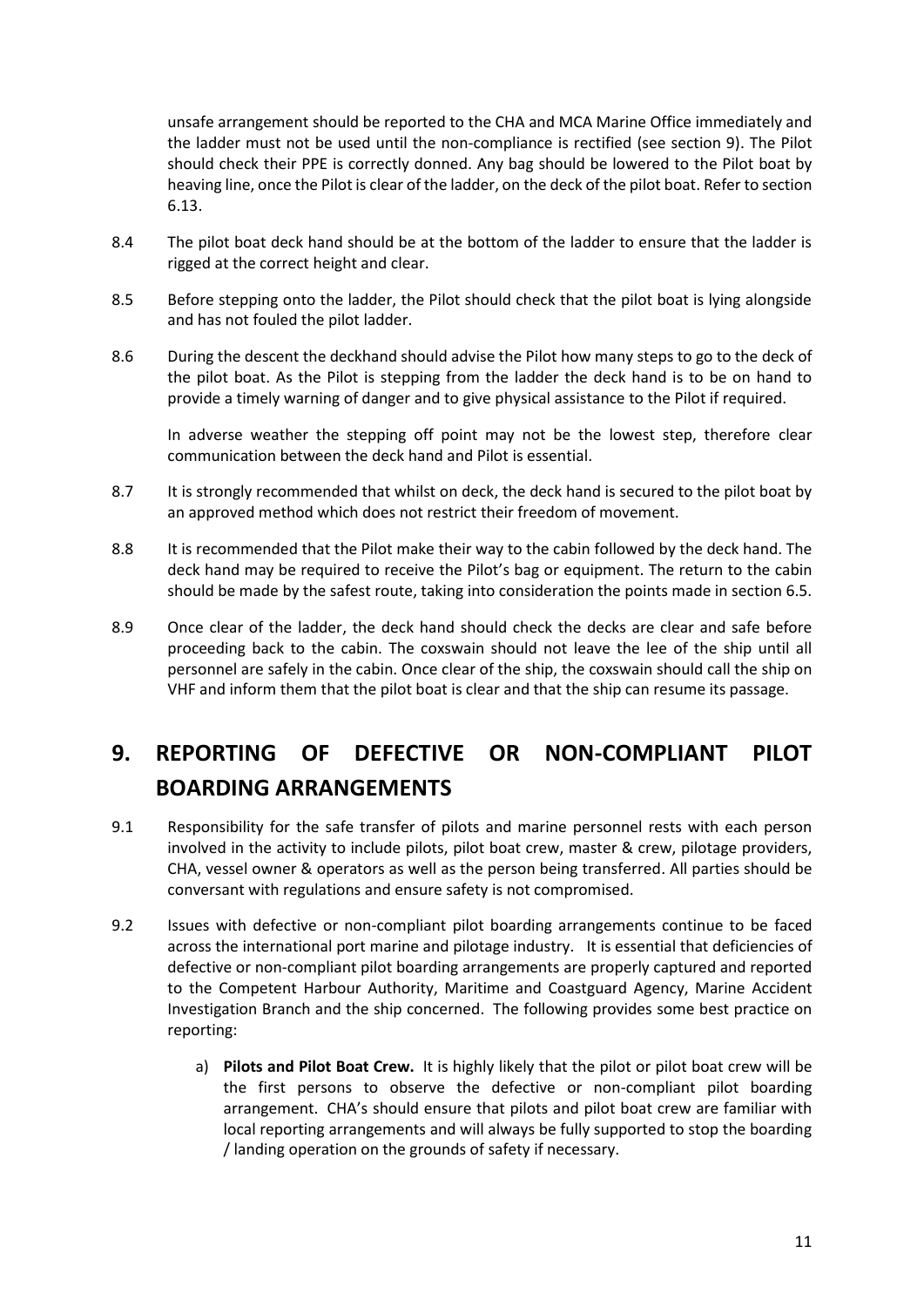- b) **Competent Harbour Authority.** CHA's should have robust reporting mechanisms and protocols in place, that ensure reports can be submitted to them quickly and efficiently (including out of hours). Reporting in a timely manner is essential as the Harbour Master may need to give a direction that results in delay or cancellation of boarding / landing operations. Reports can be submitted in a variety of ways including the following:
	- I. Verbal reports made to VTS / LPS via VHF or mobile phone.
	- II. By calling a Harbour Master or their representative
	- III. Via email
	- IV. By utilising approved reporting apps
- c) **Maritime and Coastguard Agency Local marine office.** The local MCA marine office should be made aware of any report as soon as possible in order for potential port state control action to be considered. Reports should include as much detail as possible, including photographs (if available) and ref to which element of SOLAS / international recommendation the arrangement is thought to have breached. A list of MCA marine office contact details can be foun[d here.](https://www.gov.uk/government/publications/locations-of-mca-marine-offices)
- d) **Maritime and Coastguard Agency Headquarters.** When reports are submitted to an MCA marine office, MCA headquarters should also be included in copy. The MCA is capturing statistics centrally to monitor and maintain a central database. The following email address should be used to ensure MCA HQ are included in copy: [PSC\\_Headquarters@mcga.gov.uk](mailto:PSC_Headquarters@mcga.gov.uk)
- e) **Marine Accident Investigation Branch.** The MAIB are also very keen to receive reports and are maintaining a database in order to monitor trends. Reports to MAIB can be submitted using the following email address: **ISO@maib.gov.uk**
- f) **The Vessel**. It is important that the ship is made aware of any issues with defective or non-compliant pilot boarding arrangements immediately. Whilst this is likely to be done via the pilot / pilot boat crew or perhaps VTS / LPS in the first instance, it is important that a formal written report is followed up from the CHA to the ship / agent. If the incident involves an outbound vessel this is particularly relevant and consideration should also be given to informing the next port of call.

#### <span id="page-11-0"></span>**10. LEAVING THE SHIP'S SIDE**

10.1 Should the pilot boat have difficulty leaving the side of a ship, the coxswain should communicate the problem to the master of the ship and request appropriate action be taken by way of helm and/or engine movements.

#### <span id="page-11-1"></span>**11. HEAVY WEATHER OPERATIONS**

- 11.1 In heavy weather, pilot boats should proceed at a speed compatible with sea conditions and pilot boat design.
- 11.2 In fast pilot boats, use should be made of the seating provided in an appropriate manner, together with seatbelts where fitted.
- 11.3 To avoid injury on passage, the stowage of ancillary equipment should be designed to be clear of seating areas, with particular emphasis on the space around head and shin.
- 11.4 Loose equipment or stores should not be carried unless properly stowed.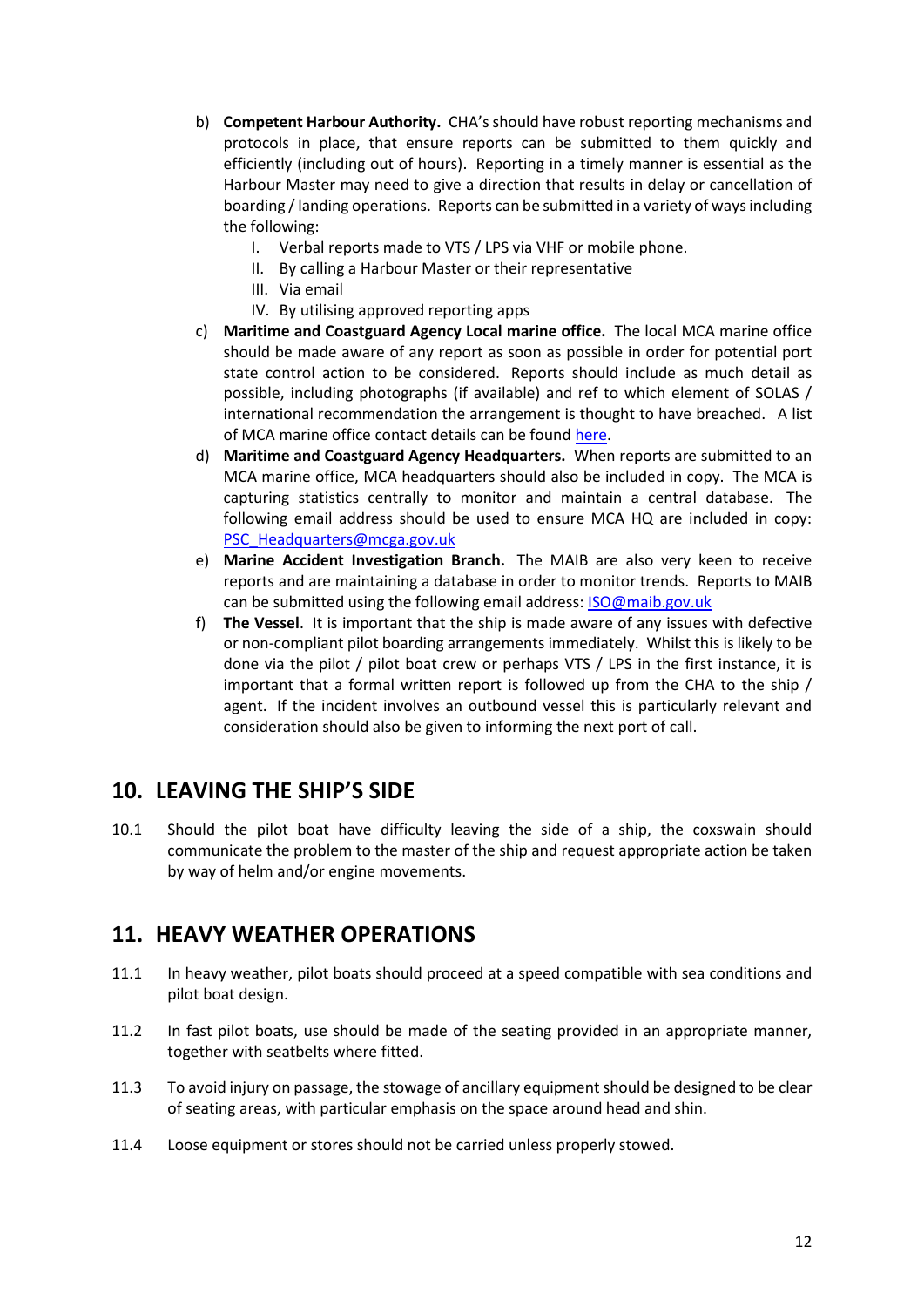11.5 In such weather conditions the risk associated with boarding operations are heightened. Neither the Pilot nor the deck hand should proceed from the cabin until the pilot boat is in the lee of the ship and decision to proceed with transfer has been made by the coxswain.

#### <span id="page-12-0"></span>**12. RESTRICTED VISIBILITY**

- 12.1 The pilot boat must be allowed extra time on task in order to proceed at a safe speed in restricted visibility.
- 12.2 In all cases of restricted visibility, when approaching the ship, the deck hand should provide lookout and assistance until the coxswain has a fully developed situational awareness. When leaving a ship the coxswain will, as far as practicable, remain alongside the ship until the deck hand can keep a lookout.
- 12.3 Where fitted, the Pilot boat radar should be operational and in use, except whilst alongside engaged in a pilot transfer (see section 4.12), unless due to the prevailing conditions it would impact on the navigational and situational awareness. Once the pilot is safely on board, use of the radar should continue.
- 12.4 Pilot boat AIS should be operational and used where fitted.
- 12.5 Pilot boat fog signal shall be operational and sounded in accordance with the International Regulations for the Prevention of Collision at Sea (ColRegs).
- 12.6 In restricted visibility it is imperative that VHF contact is established with the ship to be served. The ship's position, course, speed and position relative to other ships or navigational marks should be confirmed.

#### <span id="page-12-1"></span>**13. MAN OVERBOARD PROCEDURES**

- 13.1 In the event of a man-overboard incident it is essential to locate the casualty and maintain them in sight, a task to which all crew and Pilots on board must devote their whole attention.
- 13.2 Coastguard, Port Authorities and shipping must be informed immediately and lengthy communications should be avoided. Speed of sighting and recovery remain the priority.
- 13.3 Once the casualty is located, and as the pilot boat is being positioned, retrieval equipment should be prepared and deployed as appropriate.
- 13.4 The method of recovery will depend on the equipment carried and the prevailing weather conditions.
- 13.5 A full report of the man-overboard incident is to be submitted in accordance with the CHA procedures and national legislation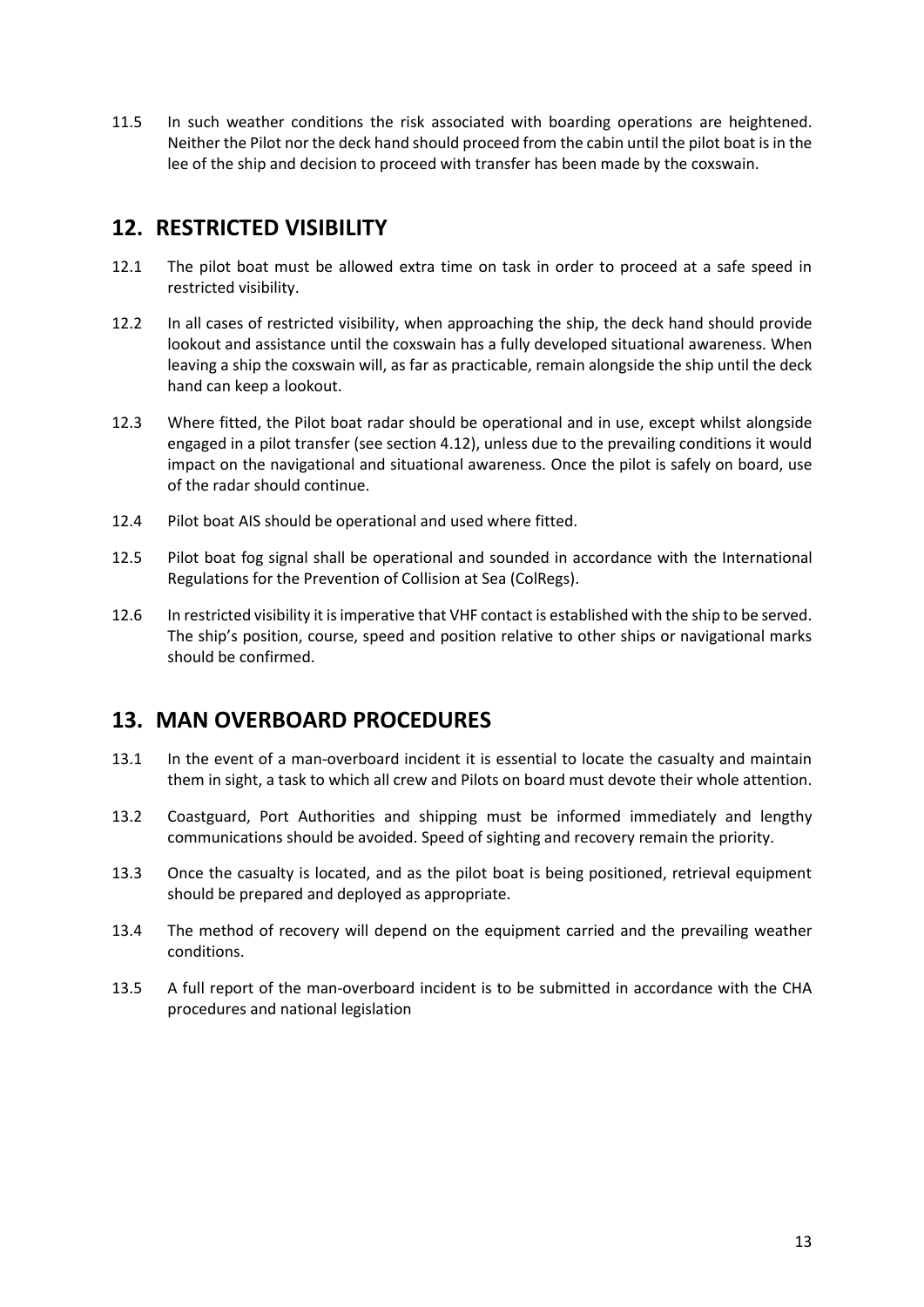### <span id="page-13-0"></span>**14. TRAINING FOR PILOT BOAT OPERATIONS AND RETRIEVAL OF CASUALTIES**

- 14.1 Prior to using a pilot boat, all pilots and pilot boat crews should receive training appropriate to their roles and responsibilities. This includes but is not limited to
	- a) Pilot boat operations
	- b) Familiarisation with the Boarding and Landing Code and current regulations
	- c) Training in how to recognise a compliant or non-compliant pilot transfer arrangement
	- d) Position, stowage and correct use of pilot boat safety equipment, such as immersion suits and medical stores
	- e) Operation and use of all man overboard equipment.
	- f) Donning of and the correct use of PPE.
- 14.2 Coxswains and pilot boat crew should be trained in the operation of the boat, its systems, pilot transfer operations and whole-body vibration issues. Competence should be demonstrated, recorded and maintained through a systematic process
- 14.3 Success of a rescue from the water is directly related to:
	- a) The competence and training of those undertaking the rescue.
	- b) Familiarity with all recovery equipment and emergency life support skills, including artificial resuscitation.
	- c) The ability to identify and provide treatment for cold-water shock, and hypothermia.
	- d) The personal survival skills of the casualty in the water.

Therefore, it is essential, all persons involved in pilot boat transfer operations, who may be involved in rescue from the water, should be competent in these areas as a minimum.

14.4 A retrieval drill for pilot boat crew and check listing of recovery equipment should be carried out on a regular basis and at no more than 6-month intervals to ensure a satisfactory level of competence. Where possible, this training should be undertaken in a realistic environment, representative of the prevailing conditions at the transfer position.

All drills and checks should be recorded with an appropriate logbook entry.

- 14.5 Pilots are a resource in the rescue of another pilot and/or pilot boat crew member. They should therefore receive the same training and meet the same drill practice standards as pilot boat crews in sections 14.3 and 14.4 above. Where possible, training should be at intervals in line with pilot boat crew training, but not exceeding 3 years.
- 14.6 All sea-going pilotage staff should be trained in personal survival techniques.
- 14.7 All CHA's engaged in pilot boat operations should develop and have in place, emergency plans relating to pilot transfer operations.
- 14.8 Additional specialist training in emergency response and immediate emergency care should also be considered for both pilot boat crews and Pilots.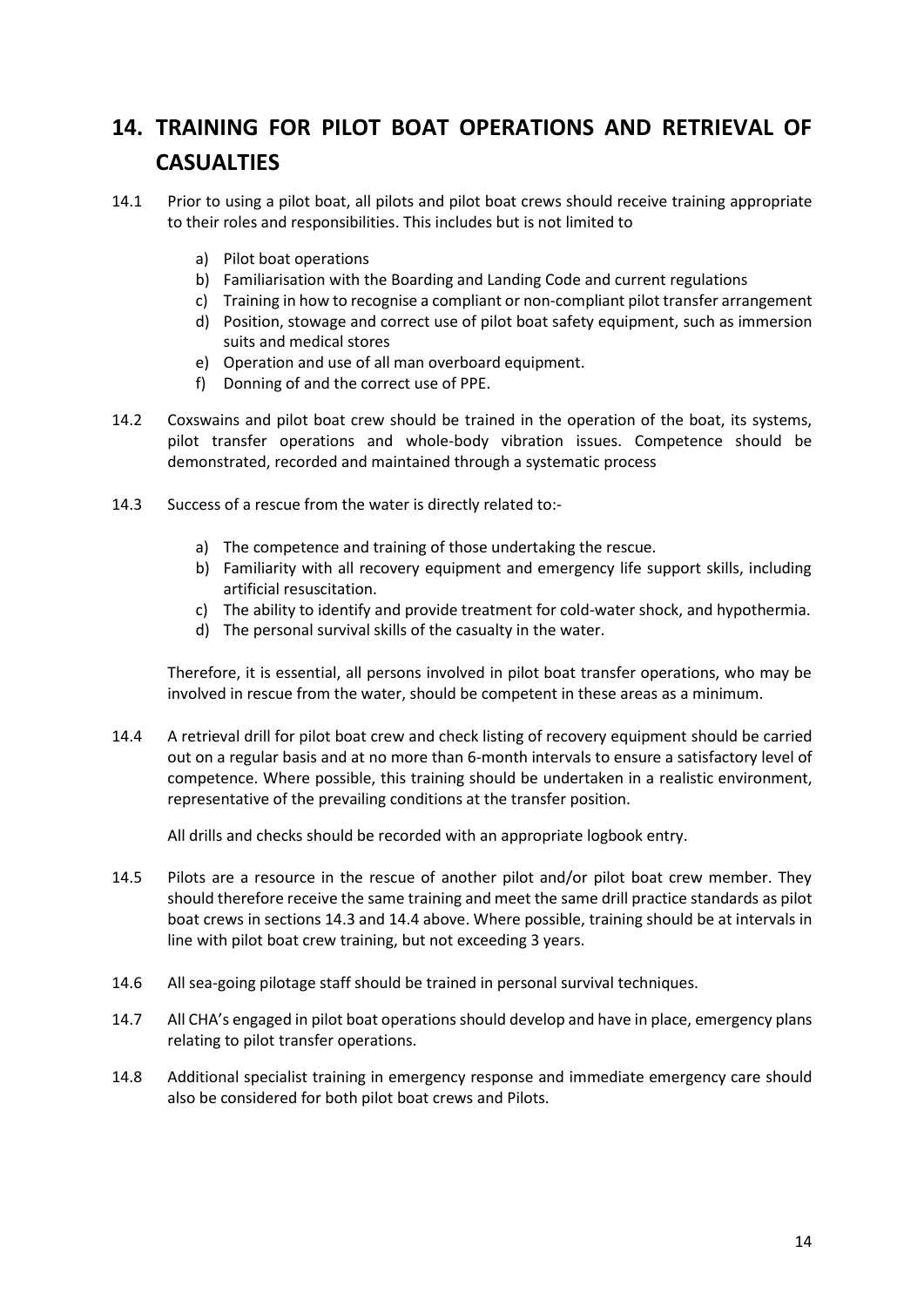#### <span id="page-14-0"></span>**15. TRANSFER OPERATIONS INVOLVING NON-REGULAR SHIPS**

- 15.1 The CHA should, in consultation with Pilots, identify non-regular and unusual ships. The CHA, in conjunction with the Pilot and vessel operators, should risk assess in advance, any Pilot transfer operations involving non-regular or unusual ships.
- 15.2 High-speed craft and some Ro-Ro's, which do not have parallel sides that allow the ladder to lie flat, may request the Pilot to travel to and from the ship, from its port of origin.
- 15.3 Other non-regular vessels may pose additional issues that need to be addressed. Ladders should be sighted midships not forward, away from fixed fenders and overhanging obstructions, suitable lighting directed so as not to affect pilot boat crew vision and overboard discharges.
- 15.4 Tug and tows. When a Pilot transfer is to a tug the approach may have to be from forward of the beam to avoid the towing equipment. Transfer should be through a gate in bulwark and if no gate is available provision should be made for suitable stanchions/handholds placed between 70cm and 80cm apart together with a means of climbing over the bulwark. When transferring to an unmanned barge, the transfer arrangements should be closely inspected prior to use.
- 15.5 Boarding an unmanned tow cannot be conducted in accordance with this Code and therefore a special procedure following a risk assessment should be developed.

#### <span id="page-14-1"></span>**16. PILOT TRANSFER BY HELICOPTER**

16.1 CHAs anticipating the introduction of a helicopter service for Pilot transfer operations must involve stakeholders in the production of appropriate procedures for normal operation and emergency response. These are to be based on a comprehensive risk assessment and with reference to industry best practice.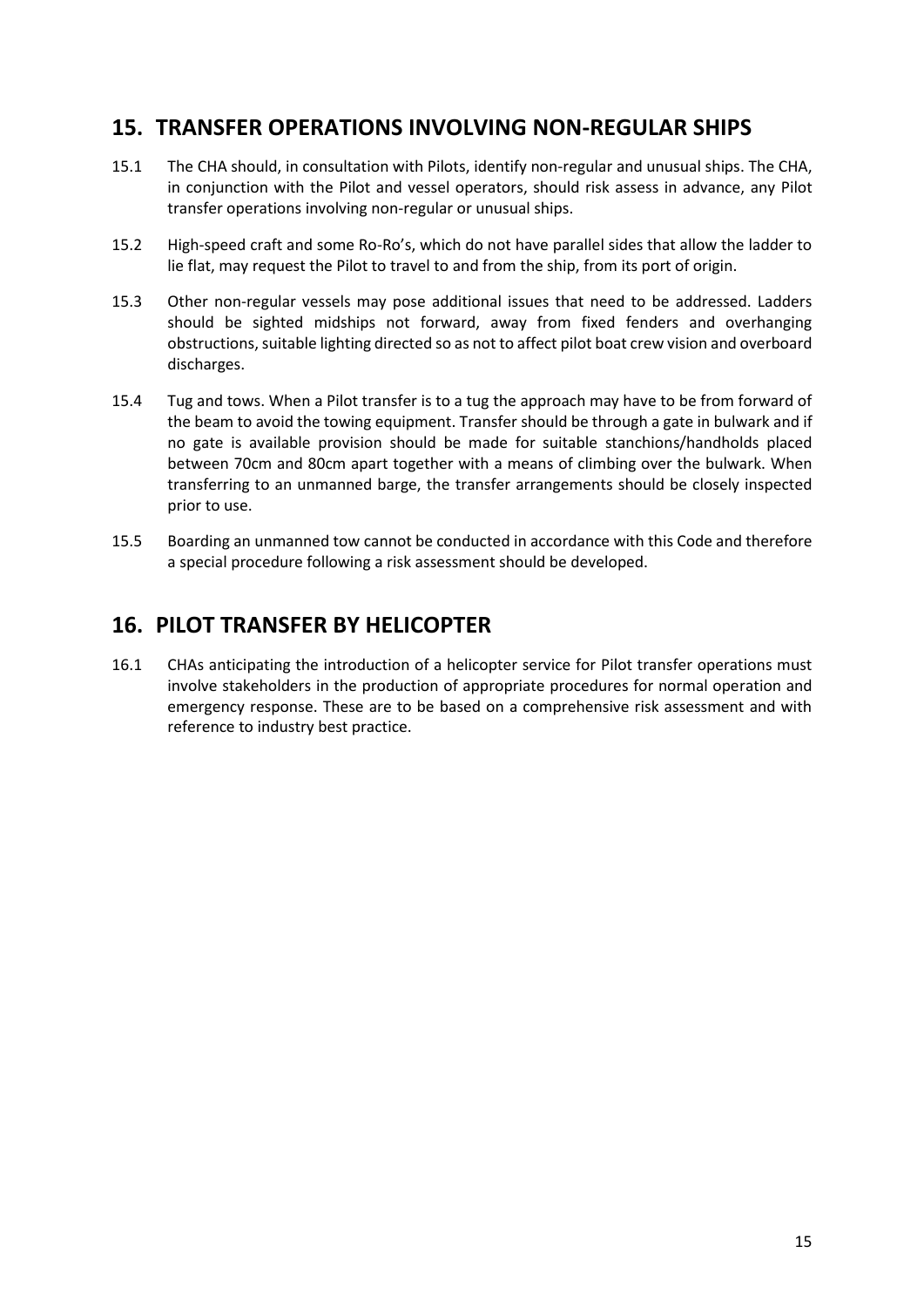

#### <span id="page-15-0"></span>**Annex 1**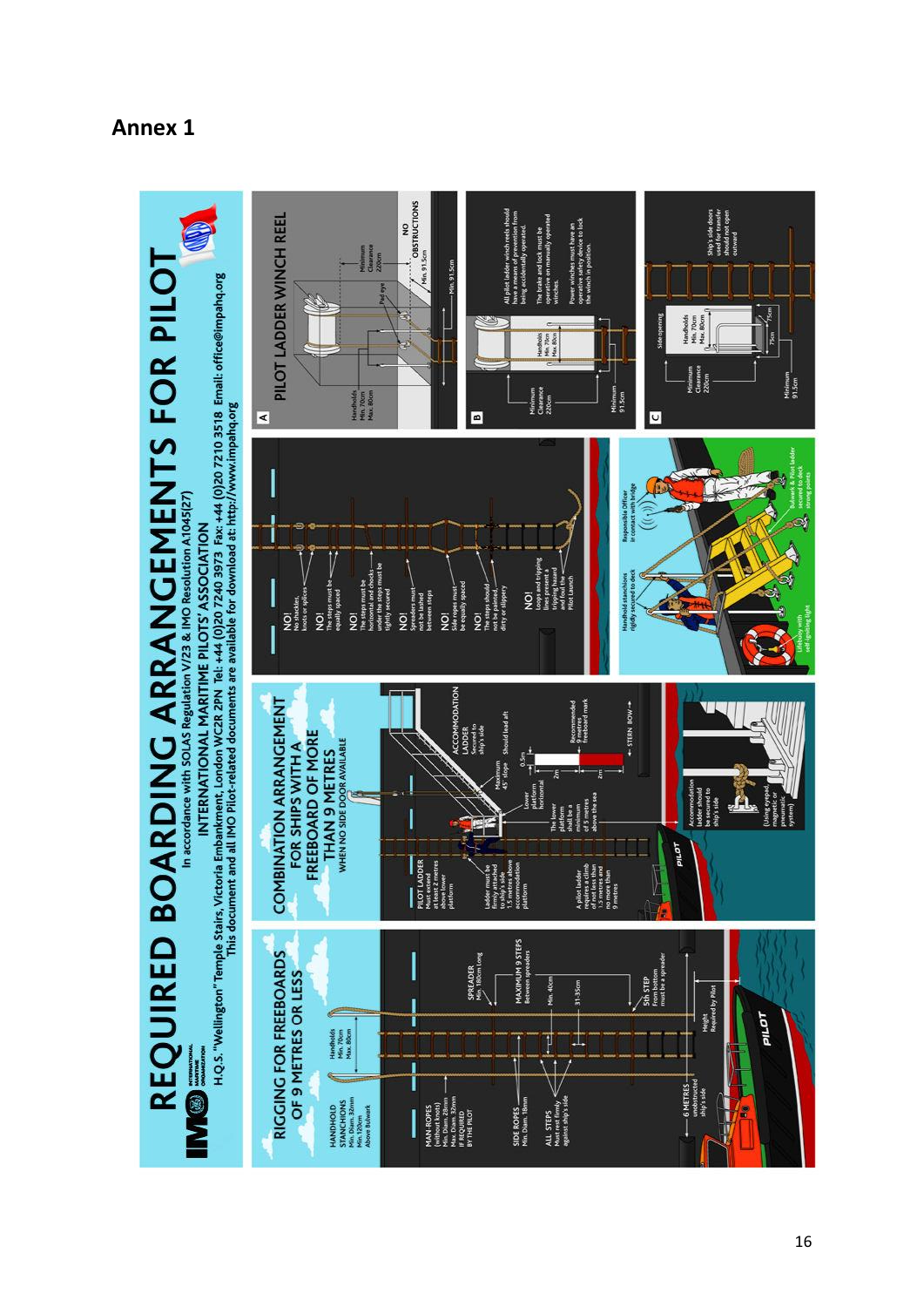#### <span id="page-16-0"></span>**Annex 2**

- A2.1. All Pilots and pilot boat crew should wear appropriate PPE as identified by the duty holder. When selecting and issuing PPE, the duty holder should
	- a) Choose products that are CE marked in accordance with the Personal Protective Equipment (Enforcement) Regulations 2018
	- b) Choose equipment that suits the user, including but not limited to the size, fit and weight of the PPE. If the users help choose it, they will be more likely to use it.
	- c) CHA's must ensure that different items of PPE that must be worn together are compatible and effective
	- d) Instruct and train people how to use PPE, tell them why PPE is needed, when to use PPE and what its limitations are

There is no statutory minimum set of PPE for a Pilot or pilot boat crew undertaking Pilot transfer operations. The following has been identified by industry as good practice. However, it may not be suitable in all circumstances. The duty holder must conduct a risk assessment to identify so far as is reasonably practicable an appropriate set of PPE to mitigate their risks.

- a) SOLAS water switched light
- b) Water switched or manual strobe light
- c) Facial splash guard
- d) Crotch straps or beaver tail
- e) Rear crew assist becket
- f) Locator beacon (PLB, AIS, EPIRB)
- g) Whistle, to attract attention
- h) High visibility reflective tape to meet Class 2 Regulations
- i) Protective headgear to an appropriate international standard
- j) Protective footwear should be non-slip and anti-static and steel toecaps should be considered as part of a risk-based policy.
- k) Lifejacket covers should be Hi-Viz with vertical retro-reflective tape (this is to ensure that the lifejacket does not compromise the high visibility of a class 2 or class 3 coat when walking through the quayside areas).
- A2.2 Pilots and pilot boat crew should receive training when new PPE is issued and regular checks should be undertaken in accordance with the manufacturer's recommendations. In addition, refresher training is recommended at intervals not exceeding 5 years.
- A2.3 Recommended daily checks before donning lifejacket, pilot coat and helmet include:
	- a) Check service history and next service date
	- b) Check the Co2 cylinder is screwed in and hand tight
	- c) Check the firing mechanism is ready
	- d) Check the oral tube cover is in the correct position
	- e) Check lights and beacon are operational
	- f) Check lifejacket or pilot coat for any signs of damage
	- g) Check helmet for any signs of damage
- A2.4 After donning lifejacket or pilot coat
	- a) Ensure all buckles, zips and clips are correctly fastened
	- b) Ensure crotch straps are correctly fitted and tightened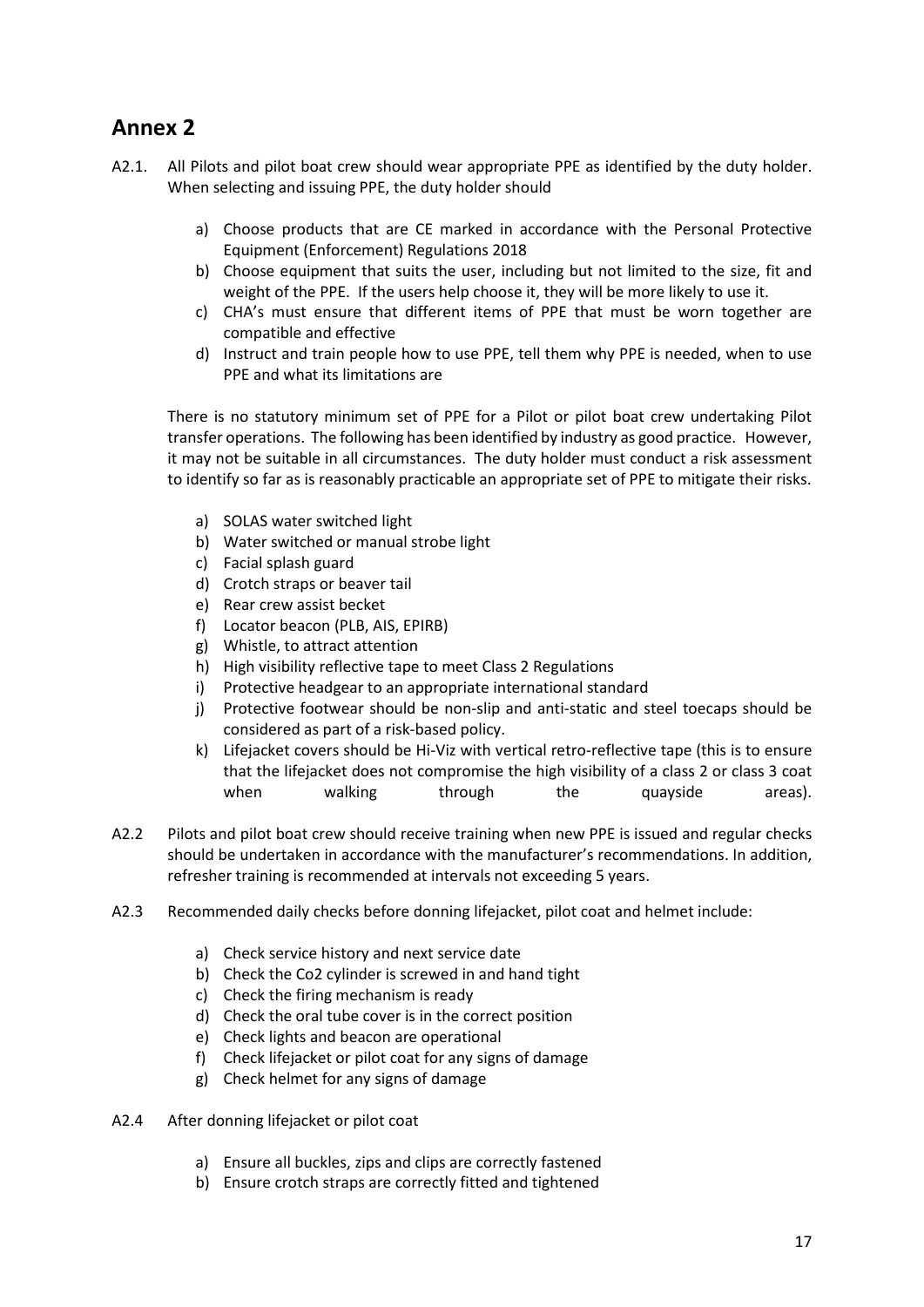- c) Ensure helmet chin strap is securely fastened
- d) Ensure that beacons are in the armed position

Note the wearing of crotch straps with lifejackets is essential, to prevent the lifejacket from rising up above the head.

- A2.5 Unless used as part of an approved PPE system and appropriately risk assessed, the wearing of rucksacks and bags whilst climbing a ladder is not recommended for the following reasons:
	- a) Wearing a bag will impair the ability to climb
	- b) A bag with the straps over the shoulder or across the chest can impair the inflating of a lifejacket or pilot coat
	- c) When falling from a ladder the shape and size of the bag will affect the stresses on the body when hitting the water
	- d) The angle of float created by a lifejacket or pilot coat could be compromised by pockets of air within the contents of the bag